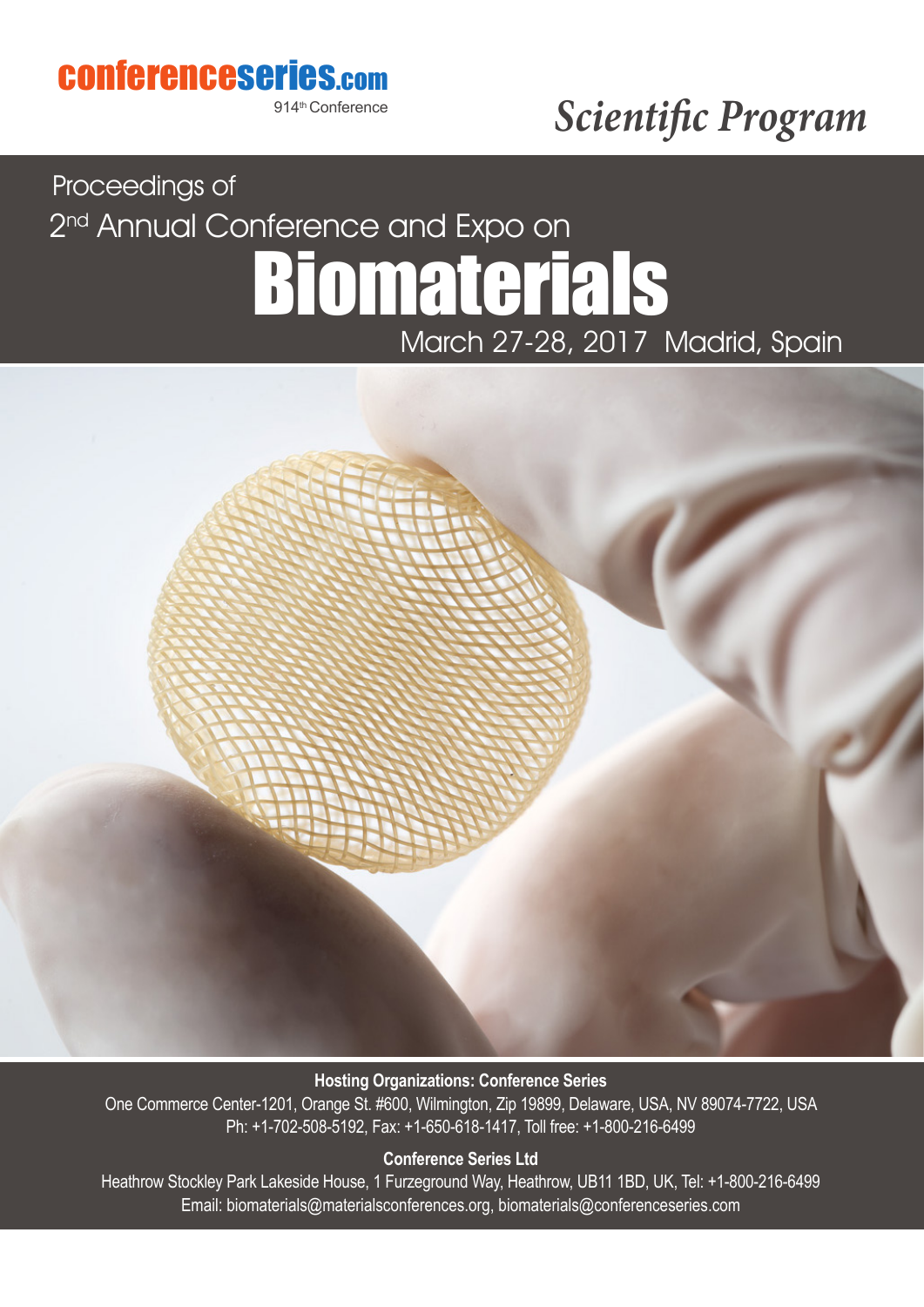#### **Day 1 | March 27, 2017**

**08:00-09:00 Registrations**

**Avila**

conferenceseries.com **09:00-09:15**

## Opening Ceremony

|                          | <b>Keynote Forum</b>                                                                                                                    |
|--------------------------|-----------------------------------------------------------------------------------------------------------------------------------------|
| 09:15-09:20 Introduction |                                                                                                                                         |
|                          | 09:20-09:55 Title: Science and technology of multifunctional ultrananocrystalline diamond (UNCD <sup>TM</sup> ) coatings and            |
|                          | applications to a new generation of implantable medical devices<br>Orlando Auciello, University of Texas at Dellas, USA                 |
|                          | 09:55-10:30 Title: An improved biofabrication process to enhance cell survival and distribution in bioprinted scaffolds for             |
|                          | cartilage regeneration                                                                                                                  |
|                          | Jose Manuel Baena, BRECA Health Care, Spain<br>Group Photo and Coffee Break: 10:30-10:45 @ Zamora                                       |
| Sessions:                |                                                                                                                                         |
|                          | Tissue Engineering and Regenerative Medicine   3D Printing of Biomaterials   Biomaterials Applications                                  |
|                          | Session Chair: Elisabeth Engel, University of Catalonia, Spain                                                                          |
|                          | Session Co-Chair: Miguel Angel Mateos Timoneda, CIBER-BBN, Spain                                                                        |
|                          | <b>Session Introduction</b>                                                                                                             |
| $10:45 - 11:10$          | Title: Tailoring microenvironments for in situ regeneration                                                                             |
|                          | <b>Elisabeth Engel, University of Catalonia, Spain</b>                                                                                  |
| $11:10-11:35$            | Title: Biomaterials as a tool for teaching and learning training programs on surgery                                                    |
|                          | <b>Avelina Sotres Vega, National Institute of Respiratory Diseases, Mexico</b>                                                          |
| 11:35-12:00              | Title: Design of a composite bioink for bioprinting applications                                                                        |
|                          | Miguel Angel Mateos Timoneda, CIBER-BBN, Spain                                                                                          |
| 12:00-12:25              | Title: Development of nanostructured biomaterials for bone and osteo-articular regeneration                                             |
|                          | Sybille Facca, University of Strasbourg, France                                                                                         |
| $12:25 - 12:50$          | Title: Design and characterization of bioinks with hyaluronic acid for tissue and bone-3D<br>bioprinting                                |
|                          | Jose Manuel Baena, BRECA Health Care, Spain                                                                                             |
|                          | Lunch Break: 12:50-13:50 @ Zamora                                                                                                       |
| 13:50-14:15              | Title: The effect of scaffold topography on behavior of dental pulp stem cells                                                          |
|                          | Deniz Yucel, Acibadem University, Turkey                                                                                                |
| 14:15-14:40              | Title: Bio-inspired microstructures for directional liquid transport                                                                    |
|                          | Cristina Plamadeala, Johannes Kepler University Linz, Austria                                                                           |
| Sessions:                |                                                                                                                                         |
|                          | Advanced Biomaterials   Biomaterials and Nanotechnology                                                                                 |
|                          | Session Chair: Mónica López Fanarraga, Instituto de Investigación Sanitaria Valdecilla, Spain                                           |
|                          | Session Co-Chair: Isabel Rodriguez, IMDEA-Nanoscience, Spain                                                                            |
| 14:40-15:05              | Title: Bio-degradable carbon nanotubes display intrinsic anti-tumoral effects                                                           |
|                          | Mónica López Fanarraga, Instituto de Investigación Sanitaria Valdecilla, Spain                                                          |
| $15:05 - 15:30$          | Title: Modulation of cell behavior on artificial materials by functional nano-topographies<br>for applications in regenerative medicine |
|                          | Isabel Rodriguez, IMDEA-Nanoscience, Spain                                                                                              |
| 15:30-15:55              | Title: Two stage, dual action cancer therapy with targeted porous silicon nanoparticles                                                 |
|                          | Anna Cifuentes-Rius, Monash University, Australia                                                                                       |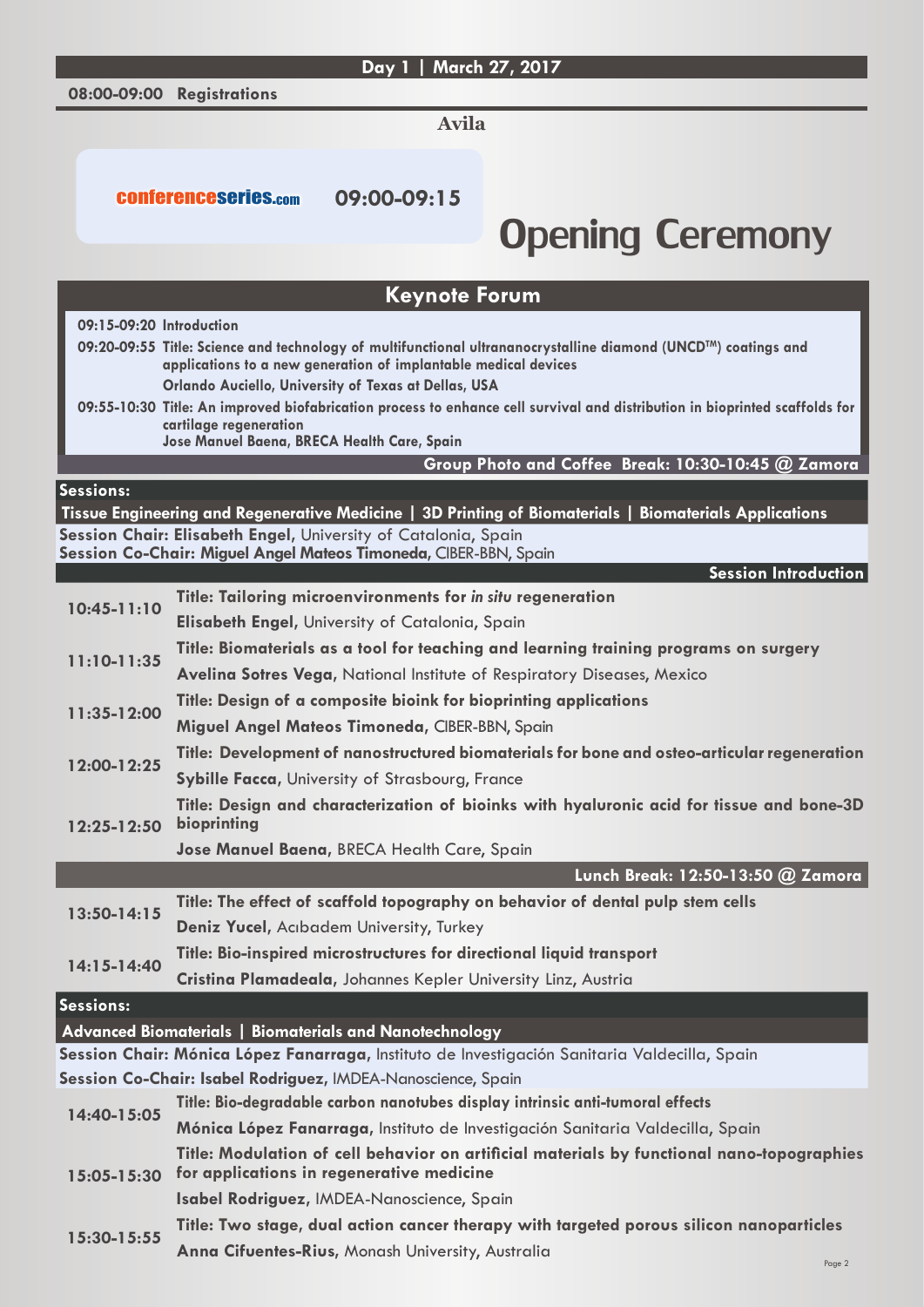|                        | Networking & Refreshment: 15:55-16:10 @ Zamora                                                                                                                                                                       |  |  |
|------------------------|----------------------------------------------------------------------------------------------------------------------------------------------------------------------------------------------------------------------|--|--|
| $16:10-16:35$          | Title: Metallic 3D-printing for orthopedic surgery: question of surface and cell<br>compatibility                                                                                                                    |  |  |
|                        | Michaela Fousova, UCT Prague, Czech Republic                                                                                                                                                                         |  |  |
|                        | <b>Video Presentation</b>                                                                                                                                                                                            |  |  |
| $16:35-17:00$          | Title: Stages for pore formation during fabrication of porous materials                                                                                                                                              |  |  |
|                        | Peng-Sheng Wei, National Sun Yat-Sen University, Taiwan                                                                                                                                                              |  |  |
| Day 2   March 28, 2017 |                                                                                                                                                                                                                      |  |  |
| <b>Avila</b>           |                                                                                                                                                                                                                      |  |  |
| <b>Keynote Forum</b>   |                                                                                                                                                                                                                      |  |  |
|                        | 10:00-10:35 Title: Fibrin interactions with matrix dependent cells: Applications and mechanism<br>Raphael Gorodetsky, Hadassah Medical Centre, Israel                                                                |  |  |
| Sessions:              |                                                                                                                                                                                                                      |  |  |
|                        | Polymer Biomaterials   Dental Biomaterials   Properties of Biomaterials                                                                                                                                              |  |  |
|                        | Session Chair: Thierry Delair, University of Lyon, France<br>Session Co-Chair: Jose Ramon Sarasua, University of the Basque Country, Spain                                                                           |  |  |
|                        | <b>Session Introduction</b>                                                                                                                                                                                          |  |  |
| $10:35 - 11:00$        | Title: Polyelectrolyte nano-complexes-Safe and efficient tools for the delivery of drugs<br>or vaccine                                                                                                               |  |  |
|                        | <b>Thierry Delair, University of Lyon, France</b>                                                                                                                                                                    |  |  |
|                        | Networking & Refreshment: 11:00-11:15 @ Zamora                                                                                                                                                                       |  |  |
| $11:15-11:40$          | Title: Biodegradable polyesters for biomedical applications: Alternatives to polylactides<br>and polylactones                                                                                                        |  |  |
|                        | Jose Ramon Sarasua, University of the Basque Country, Spain                                                                                                                                                          |  |  |
| 11:40-12:05            | Title: A novel design of low cost Mastitis level measurement based on electrical<br>resistivity                                                                                                                      |  |  |
|                        | Ruchi Singla, Chandigarh Engineering College, India                                                                                                                                                                  |  |  |
| 12:05-12:30            | Title: An analysis of dental implant materials with an exclusive focus on Zirconia Vs<br><b>Titanium</b>                                                                                                             |  |  |
|                        | Saurabh Gupta, Axiss Dental Pvt Ltd, India                                                                                                                                                                           |  |  |
| 12:30-12:55            | Title: The use of Silica nano-particles and microwave irradiation in dental PMMA<br>repairs: Experimental investigation into the mechanical properties and dimensional<br>stability of the repaired PMMA after aging |  |  |
|                        | Nour el Houda, University of Monastir, Tunisia                                                                                                                                                                       |  |  |
|                        | Lunch Break: 12:55-13:55 @ Zamora                                                                                                                                                                                    |  |  |
|                        | Poster presentations 14:00-15:00                                                                                                                                                                                     |  |  |
| <b>BM 01</b>           | <b>Title: Development of scaffolds for Regenerative Medicine</b>                                                                                                                                                     |  |  |
|                        | Jose Manuel Baena, BRECA Health Care, Spain                                                                                                                                                                          |  |  |
| <b>BM 02</b>           | Title: Novel extended-released polymeric matrix for Monascus fermented rice extract<br>(RYR) delivery                                                                                                                |  |  |
|                        | Marco Consumi, University of Siena, Italy                                                                                                                                                                            |  |  |
| <b>BM 03</b>           | Title: Wear particle embedded 3D agarose gels for biocompatibility testing of orthopedic<br>medical devices                                                                                                          |  |  |
|                        | <b>Richard Hall, University of Leeds, UK</b>                                                                                                                                                                         |  |  |
| <b>BM 04</b>           | Title: Dissolving microneedles: An attractive approach to transdermal drug delivery                                                                                                                                  |  |  |
|                        | Nakeum Jang, Raphas Co. Ltd., KOREA (South)                                                                                                                                                                          |  |  |

Page 3